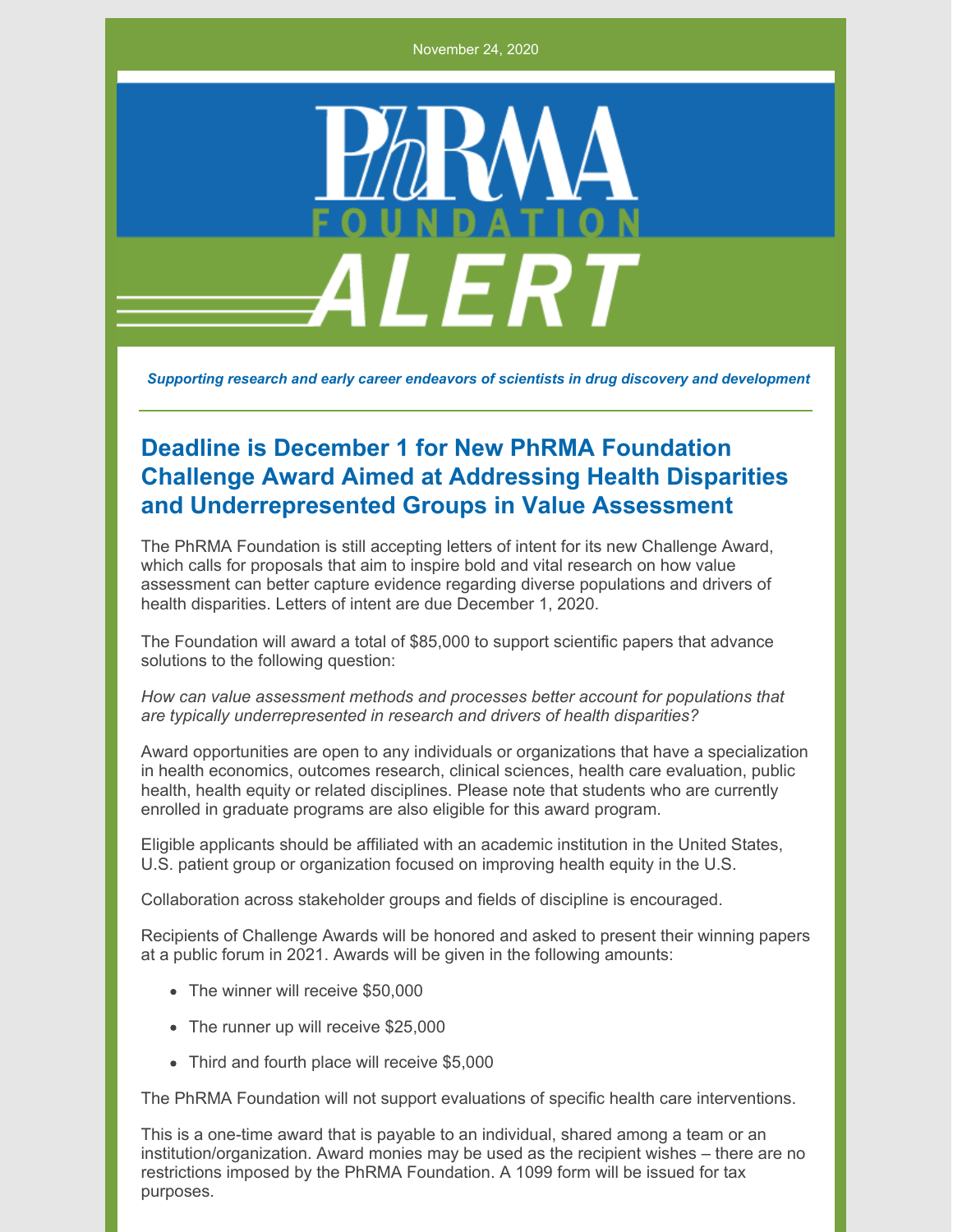"Value assessment plays a foundational role in driving value-based health care by providing a framework to evaluate and render decisions based on evidence of value," said Eileen Cannon, president of the PhRMA Foundation. "This extraordinary year presented us with a global pandemic that has shown great disparities in health outcomes and cost for patients with Covid-19 due to a variety of factors. Failure to account for the role of lived experiences, social determinants of health, and heterogenous populations in estimating the outcomes and costs could lead to estimates of value that may miss the mark in representing value of health care for disadvantaged populations. The PhRMA Foundation is set to support bold new research that can better capture evidence on diverse populations and drivers of disparities and bring this evidence to bear in measuring value of health care."

Challenge Award applicants have the flexibility to propose a wide range of solutions aimed at this year's challenge question.

Examples may include, but are not limited to:

- Documenting examples in which available evidence on outcomes and preferences traditionally accounted for in value assessment –including clinical, health-related, and/or economic outcomes may not account for diverse perspectives
- Identifying practical avenues through which underrepresented individuals can shape current value assessments
- Evaluating and identify solutions to improve existing value assessment methods and processes) that may inadequately address health disparities and underrepresented populations
- Evaluating ways that value assessment can be effectively directed to, or complemented by, evaluation of interventions to reduce system-level contributors to health disparities
- Identifying the impact of systemic barriers (e.g., digital divide, institutionalized racism, workforce practices) on value
- Describing the data, information technology, or novel methods necessary for conducting value assessments of clinical interventions within underrepresented populations
- Examining non-clinical aspects of health care that contribute to disparities and their effects on value

Candidates for the new Challenge Awards should submit letters of intent to the Foundation by December 1, 2020, to initiate the application process.

Qualified applicants will be contacted no later than December 21, 2020, with a request to submit the full paper describing their response to the challenge question.

## **More information about the application process is available on the Foundation's website [HERE](http://www.phrmafoundation.org/2018-awards/value-assessment-initiative/valuing-health-equity-challenge-award/).**

## **The new challenge award brochure can be viewed [HERE](http://www.phrmafoundation.org/wp-content/uploads/2020/10/Valuing-Health-Equity-Challenge-Award-Brochure-FINAL-10.2020.pdf).**

"The PhRMA Foundation Challenge Awards present a unique opportunity for researchers to develop innovative, creative and meaningful solutions to some of the most problematic issues in the US health care system," said Cannon. "Certainly, COVID-19 has further exposed critical but not irreparable flaws in the delivery of health care treatments and services. The PhRMA Foundation is proud to support research that can lead to real world application that works for the betterment of all patients."

To date, the Foundation has awarded more than \$3.5 million to support a variety of research projects on value assessment in health care.

To learn more about the 2020 Challenge Awards, please visit [www.phrmafoundation.org](http://www.phrmafoundation.org/) or call 202- 572-7756.